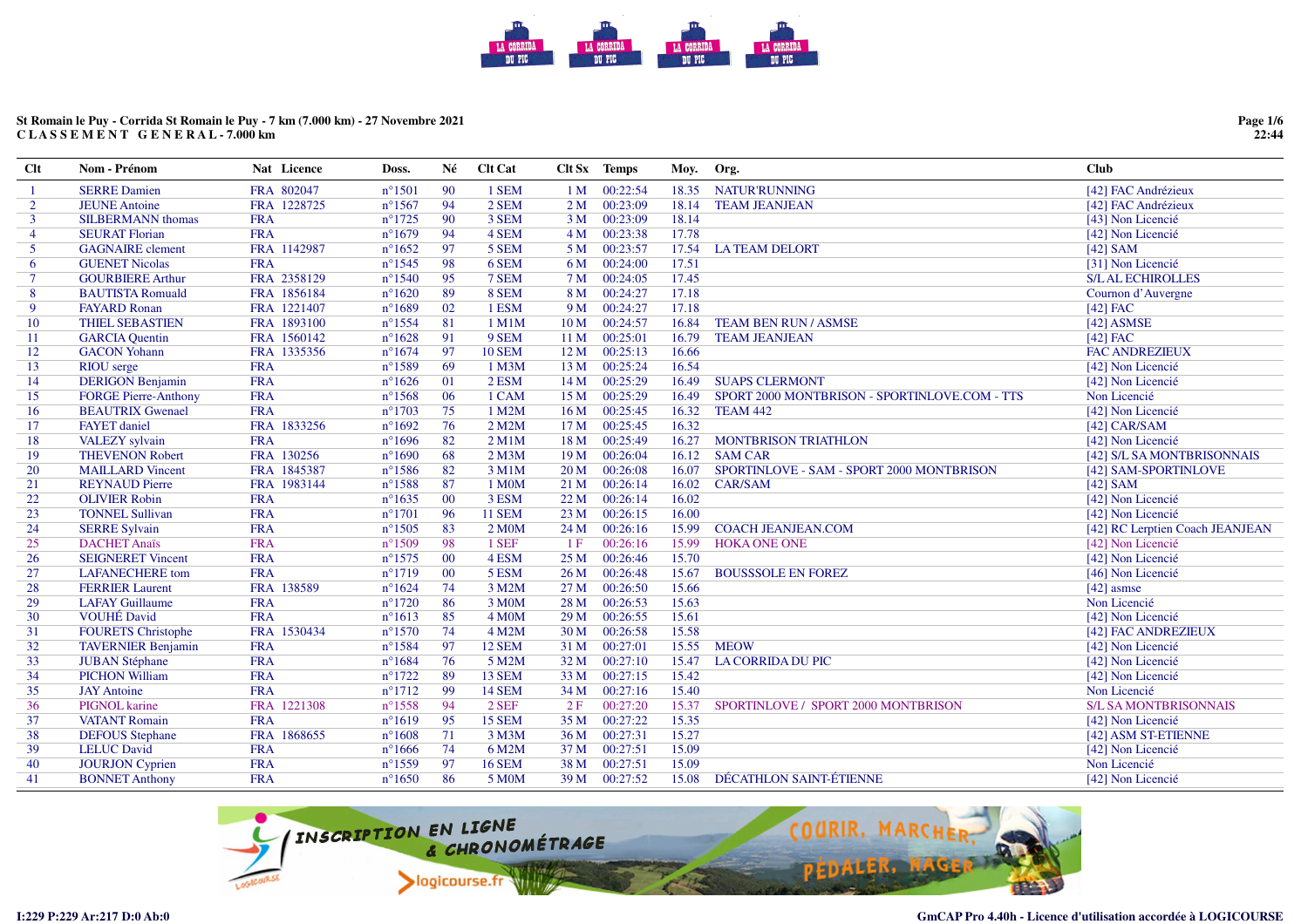# **St Romain le Puy - Corrida St Romain le Puy - 7 km (7.000 km) - 27 Novembre 2021C L A S S E M E N T G E N E R A L - 7.000 km**

| Clt | Nom - Prénom               | <b>Nat</b> Licence | Doss.            | Né | <b>Clt Cat</b>      |      | Clt Sx Temps | Moy.  | Org.                        | Club                       |
|-----|----------------------------|--------------------|------------------|----|---------------------|------|--------------|-------|-----------------------------|----------------------------|
| 42  | <b>ARSAC</b> thomas        | <b>FRA</b>         | $n^{\circ}1658$  | 85 | 6 M0M               | 40 M | 00:27:55     | 15.05 |                             | [43] Non Licencié          |
| 43  | <b>BOUCHET Kévin</b>       | <b>FRA</b>         | $n^{\circ}1574$  | 97 | <b>17 SEM</b>       | 41 M | 00:27:57     | 15.03 | <b>LES RUSKOV</b>           | Non Licencié               |
| 44  | <b>LAURENDON Alexis</b>    | FRA 1069956        | $n^{\circ}1673$  | 87 | <b>7 M0M</b>        | 42 M | 00:27:58     | 15.02 | <b>LA RIVATIERE</b>         | [42] La foulée forezienne  |
| 45  | <b>WOUTERS Luke</b>        | <b>FRA</b>         | $n^{\circ}$ 1585 | 93 | <b>18 SEM</b>       | 43 M | 00:27:59     | 15.01 |                             | [42] Non Licencié          |
| 46  | <b>FRERY Christophe</b>    | <b>FRA</b>         | $n^{\circ}1583$  | 71 | 4 M <sub>3</sub> M  | 44 M | 00:28:05     | 14.96 | <b>USN</b>                  | [42] Non Licencié          |
| 47  | <b>MARECHET Morgan</b>     | <b>FRA</b>         | $n^{\circ}1632$  | 81 | 4 M1M               | 45 M | 00:28:10     | 14.92 | <b>LES BIQUETS</b>          | [42] Non Licencié          |
| 48  | <b>SIVARD Baptiste</b>     | <b>FRA</b>         | $n^{\circ}$ 1597 | 95 | <b>19 SEM</b>       | 46 M | 00:28:15     | 14.88 |                             | Non Licencié               |
| 49  | <b>RICHARD Jacques</b>     | <b>FRA</b>         | $n^{\circ}1600$  | 66 | 1 M4M               | 47 M | 00:28:16     | 14.87 |                             | [42] Non Licencié          |
| 50  | <b>CUMER Bastien</b>       | <b>FRA</b>         | $n^{\circ}1662$  | 98 | <b>20 SEM</b>       | 48 M | 00:28:27     | 14.77 | <b>MEOW</b>                 | [42] Non Licencié          |
| 51  | <b>PIPIER Marion</b>       | FRA 2009818        | $n^{\circ}1539$  | 94 | 3 SEF               | 3F   | 00:28:28     | 14.76 | <b>TERRE DE RUNNING 42</b>  | [42] Asm st etienne        |
| 52  | <b>GOIRAN Sebastien</b>    | <b>FRA</b>         | $n^{\circ}1663$  | 91 | <b>21 SEM</b>       | 49 M | 00:28:29     | 14.75 |                             | [42] Non Licencié          |
| 53  | <b>MEUNIER Jean-Yves</b>   | FRA 1362882        | $n^{\circ}1524$  | 61 | 1 M5M               | 50 M | 00:28:33     | 14.72 |                             | $[42]$ CAR/SAM             |
| 54  | LUCHEL Clément             | <b>FRA</b>         | $n^{\circ}1541$  | 95 | <b>22 SEM</b>       | 51 M | 00:28:33     | 14.71 |                             | [42] Non Licencié          |
| 55  | <b>NOAILLY</b> blandine    | FRA 2268705        | $n^{\circ}1677$  | 81 | $1$ M1F             | 4F   | 00:28:43     | 14.63 | <b>LEZ'HARD TEAM</b>        | $[42]$ SAM                 |
| 56  | <b>BURLINCHON Fabien</b>   | FRA 2381629        | $n^{\circ}$ 1599 | 84 | <b>8 MOM</b>        | 52 M | 00:28:44     | 14.62 | <b>FAC ANDREZIEUX</b>       | [42] FAC ANDREZIEUX        |
| 57  | <b>CHAUVE Hugo</b>         | <b>FRA</b>         | $n^{\circ}1527$  | 01 | 6 ESM               | 53 M | 00:28:45     | 14.62 | <b>FAMILY CHAUVE</b>        | Non Licencié               |
| 58  | <b>LYCZAK Joan</b>         | FRA 1165886        | $n^{\circ}1640$  | 00 | 7 ESM               | 54 M | 00:28:55     | 14.53 |                             | [42] FAC ANDREZIEUX        |
| 59  | <b>LAÏN</b> Valentino      | <b>FRA</b>         | $n^{\circ}1634$  | 04 | 1 JUM               | 55 M | 00:29:09     | 14.42 | <b>RESPIROUTDOOR</b>        | [42] Non Licencié          |
| 60  | <b>SELLES Denis</b>        | FRA 752416         | $n^{\circ}1671$  | 79 | 5 M1M               | 56 M | 00:29:15     | 14.36 |                             | [42] SA Montbrisonnais     |
| 61  | <b>RELAVE Guillaume</b>    | <b>FRA</b>         | $n^{\circ}$ 1595 | 01 | 8 ESM               | 57 M | 00:29:25     | 14.28 |                             | Non Licencié               |
| 62  | <b>BOUCHET Dorian</b>      | <b>FRA</b>         | $n^{\circ}1573$  | 95 | <b>23 SEM</b>       | 58 M | 00:29:28     | 14.25 | <b>LES RUSKOV</b>           | Non Licencié               |
| 63  | <b>LAFANECHERE</b> thierry | <b>FRA</b>         | $n^{\circ}1521$  | 70 | 5 M3M               | 59 M | 00:29:44     | 14.13 | <b>BOUSSOLE EN FOREZ</b>    | [42] Non Licencié          |
| 64  | <b>FAURE Mickael</b>       | <b>FRA</b>         | $n^{\circ}1708$  | 78 | 6 M1M               | 60 M | 00:29:45     | 14.12 |                             | Non Licencié               |
| 65  | <b>DREVET Denis</b>        | <b>FRA</b>         | $n^{\circ}1687$  | 71 | 6 M3M               | 61 M | 00:29:46     | 14.11 | <b>VVS</b>                  | [42] Non Licencié          |
| 66  | <b>BESSAY</b> robert       | <b>FRA</b>         | $n^{\circ}1668$  | 63 | 2 M4M               | 62 M | 00:29:48     | 14.10 |                             | [42] Non Licencié          |
| 67  | <b>BLANCHON Hervé</b>      | FRA 2144763        | $n^{\circ}1704$  | 76 | 7 M2M               | 63 M | 00:29:50     | 14.08 | <b>LES TROLLS</b>           | $[42]$ SAM                 |
| 68  | <b>SANIARD Flavien</b>     | <b>FRA</b>         | $n^{\circ}1723$  | 86 | 9 M <sub>0</sub> M  | 64 M | 00:29:51     | 14.07 |                             | Non Licencié               |
| 69  | <b>JANUEL Matteo</b>       | FRA 1124494        | $n^{\circ}1500$  | 01 | 9 ESM               | 65 M | 00:30:00     | 14.01 |                             | [42] Sam Athlétisme        |
| 70  | <b>BOIS</b> Vincent        | <b>FRA</b>         | $n^{\circ}1647$  | 92 | <b>24 SEM</b>       | 66 M | 00:30:02     | 13.99 |                             | Non Licencié               |
| 71  | <b>ARCOS Romane</b>        | <b>FRA</b>         | $n^{\circ}1644$  | 97 | 4 SEF               | 5F   | 00:30:03     | 13.98 |                             | Non Licencié               |
| 72  | <b>PINTO Georges</b>       | <b>FRA</b>         | $n^{\circ}1571$  | 76 | 8 M2M               | 67 M | 00:30:10     | 13.92 | <b>LA RIVATIERE</b>         | [42] Non Licencié          |
| 73  | <b>RUE</b> Armand          | <b>FRA</b>         | $n^{\circ}1627$  | 99 | <b>25 SEM</b>       | 68 M | 00:30:13     | 13.90 |                             | Non Licencié               |
| 74  | <b>FOURNIER Jerome</b>     | FRA 2284756        | $n^{\circ}1700$  | 73 | 9 M2M               | 69 M | 00:30:16     | 13.88 | <b>CLCS</b>                 | [42] CLCS FIRMINY          |
| 75  | <b>FAVEROT</b> gilles      | FRA 989352         | $n^{\circ}1523$  | 62 | 2 M5M               | 70 M | 00:30:23     | 13.82 | <b>LA FOULEE FOREZIENNE</b> | [42] LA FOULEE FOREZIENNE* |
| 76  | <b>BUSELLI Alexandre</b>   | <b>FRA</b>         | $n^{\circ}1648$  | 77 | 10 M2M              | 71 M | 00:30:37     | 13.72 |                             | [42] Non Licencié          |
| 77  | <b>SOUCHON</b> carole      | FRA 1047488        | $n^{\circ}1688$  | 75 | 1 M <sub>2F</sub>   | 6F   | 00:30:40     | 13.70 | <b>TERRE DE RUNNING</b>     | [42] FAC Andrézieux        |
| 78  | <b>VIEIRA</b> lionel       | <b>FRA</b>         | $n^{\circ}1607$  | 81 | 7 M1M               | 72 M | 00:30:41     | 13.69 |                             | [42] Non Licencié          |
| 79  | <b>DECELLE</b> bernard     | FRA 491893         | $n^{\circ}1682$  | 61 | 3 M5M               | 73 M | 00:30:46     | 13.65 |                             | [42] FAC Andrezieux        |
| 80  | <b>COULIARD Victor</b>     | <b>FRA</b>         | $n^{\circ}1645$  | 97 | <b>26 SEM</b>       | 74 M | 00:30:48     | 13.64 |                             | [42] Non Licencié          |
| 81  | <b>LABOUILLE</b> mike      | <b>FRA</b>         | $n^{\circ}1507$  | 85 | 10 M <sub>0</sub> M | 75 M | 00:30:48     | 13.64 |                             | [42] Non Licencié          |
| 82  | <b>GRAYEL Baptiste</b>     | <b>FRA</b>         | $n^{\circ}1594$  | 01 | <b>10 ESM</b>       | 76 M | 00:30:51     | 13.62 |                             | Non Licencié               |

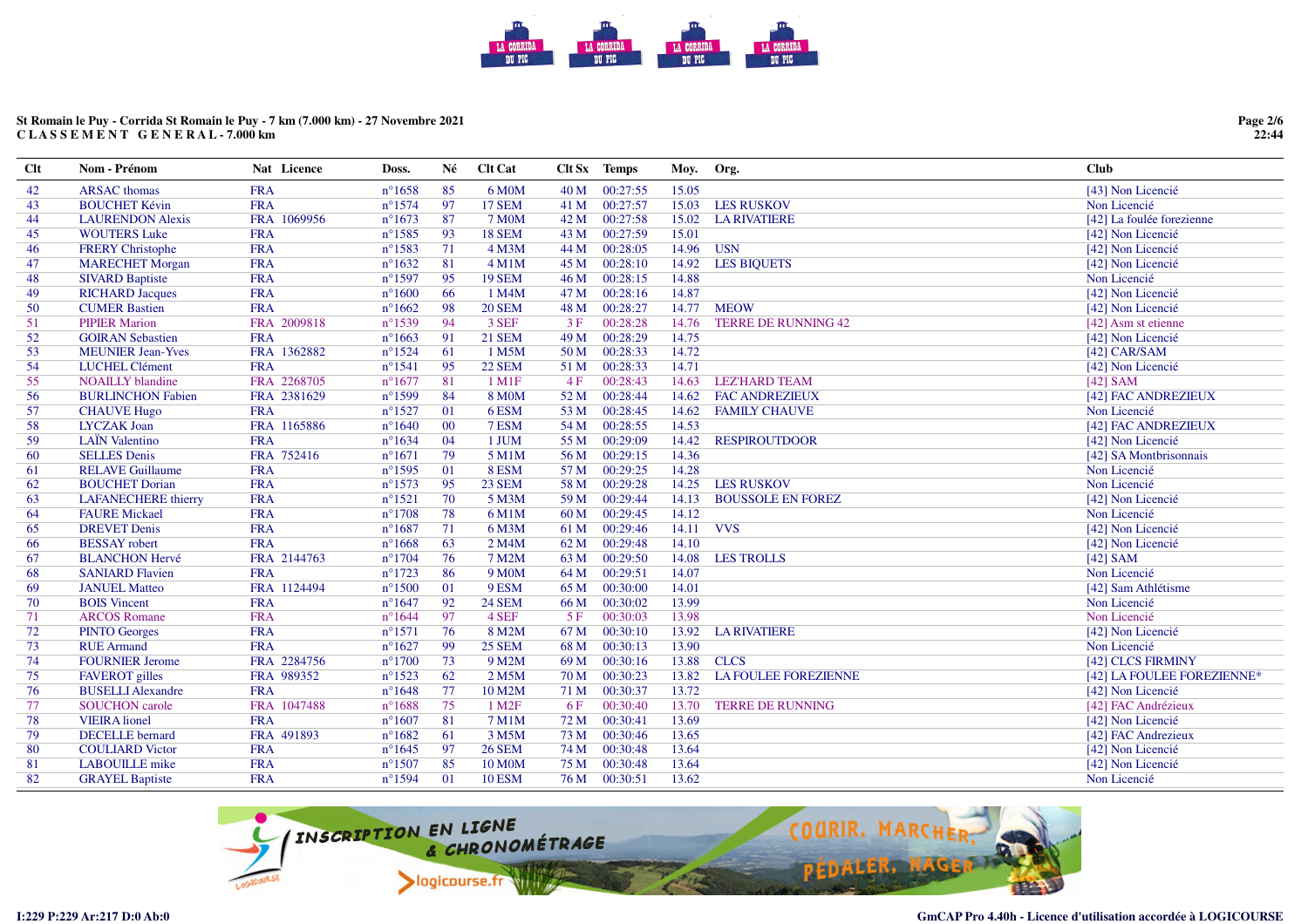# **St Romain le Puy - Corrida St Romain le Puy - 7 km (7.000 km) - 27 Novembre 2021C L A S S E M E N T G E N E R A L - 7.000 km**

| <b>Clt</b> | Nom - Prénom                   | Nat Licence | Doss.           | Né     | <b>Clt Cat</b>         |       | Clt Sx Temps | Moy.  | Org.                       | Club                       |
|------------|--------------------------------|-------------|-----------------|--------|------------------------|-------|--------------|-------|----------------------------|----------------------------|
| 83         | <b>POULY Jean-Baptiste</b>     | <b>FRA</b>  | $n^{\circ}1653$ | 90     | <b>27 SEM</b>          | 77 M  | 00:30:54     | 13.60 |                            | [42] Non Licencié          |
| 84         | <b>REYNAUD Damien</b>          | FRA 1853063 | $n^{\circ}1542$ | 91     | <b>28 SEM</b>          | 78 M  | 00:30:54     | 13.59 |                            | Auvergne Trail Nature Team |
| 85         | <b>MAISSE</b> Coralie          | <b>FRA</b>  | $n^{\circ}1630$ | 90     | 5 SEF                  | 7F    | 00:30:55     | 13.59 |                            | [42] Non Licencié          |
| 86         | <b>TISSIER Charles</b>         | <b>FRA</b>  | $n^{\circ}1623$ | 54     | 1 M6M                  | 79 M  | 00:31:00     | 13.55 |                            | [42] Non Licencié          |
| 87         | <b>DECELLE Sébastien</b>       | <b>FRA</b>  | $n^{\circ}1654$ | 82     | 8 M1M                  | 80 M  | 00:31:01     | 13.55 |                            | [42] Non Licencié          |
| 88         | <b>VILLEMAGNE Antoine</b>      | <b>FRA</b>  | $n^{\circ}1593$ | $00\,$ | <b>11 ESM</b>          | 81 M  | 00:31:10     | 13.48 |                            | Non Licencié               |
| 89         | <b>PASCAL Christophe</b>       | FRA 196013  | $n^{\circ}1582$ | 65     | 3 M4M                  | 82 M  | 00:31:14     | 13.45 |                            | [42] FAC ANDREZIEUX        |
| 90         | <b>TONNEL Kevin</b>            | <b>FRA</b>  | $n^{\circ}1702$ | 96     | <b>29 SEM</b>          | 83 M  | 00:31:19     | 13.41 |                            | [42] Non Licencié          |
| 91         | <b>PIROLLO Alexandre</b>       | <b>FRA</b>  | $n^{\circ}1591$ | 77     | 11 M2M                 | 84 M  | 00:31:20     | 13.40 |                            | [42] Non Licencié          |
| 92         | <b>FERRATON</b> franck         | <b>FRA</b>  | $n^{\circ}1566$ | 68     | 7 M3M                  | 85 M  | 00:31:32     | 13.33 | <b>USSON SPORT NATURE</b>  | Non Licencié               |
| 93         | <b>BERGER Baptiste</b>         | <b>FRA</b>  | $n^{\circ}1625$ | 97     | <b>30 SEM</b>          | 86 M  | 00:31:34     | 13.31 |                            | Non Licencié               |
| 94         | <b>GRANGEON Alexandre</b>      | <b>FRA</b>  | $n^{\circ}1717$ | 01     | 12 ESM                 | 87 M  | 00:31:51     | 13.19 |                            | Non Licencié               |
| 95         | <b>RICHAUD Vincent</b>         | <b>FRA</b>  | $n^{\circ}1637$ | 84     | 11 M0M                 | 88 M  | 00:31:55     | 13.16 | <b>JEANJEAN.COM</b>        | [43] Non Licencié          |
| 96         | <b>CHOMAT Nadège</b>           | <b>FRA</b>  | $n^{\circ}1660$ | 83     | 1 M <sub>OF</sub>      | 8F    | 00:32:00     | 13.13 |                            | [43] Non Licencié          |
| 97         | <b>ROUX Patrick</b>            | <b>FRA</b>  | $n^{\circ}1534$ | 64     | 4 M4M                  | 89 M  | 00:32:03     | 13.11 |                            | [42] Non Licencié          |
| 98         | <b>GACON Didier</b>            | FRA 110220  | $n^{\circ}1546$ | 62     | 4 M5M                  | 90 M  | 00:32:04     | 13.10 |                            | [42] LA FOULEE FOREZIENNE* |
| 99         | YACHOU Ghaïs                   | <b>FRA</b>  | $n^{\circ}1598$ | 94     | <b>31 SEM</b>          | 91 M  | 00:32:08     | 13.08 | <b>COACH JEAN JEAN.COM</b> | [42] Non Licencié          |
| 100        | <b>TESTA</b> loic              | FRA 1254787 | $n^{\circ}1517$ | 74     | 12 M2M                 | 92 M  | 00:32:09     | 13.07 |                            | Auvergne trail nature team |
| 101        | PIGNOL sylvie                  | FRA 868767  | $n^{\circ}1557$ | 64     | 1 M4F                  | 9F    | 00:32:13     | 13.04 |                            | <b>SA MONTBRISONNAIS</b>   |
| 102        | PIGNOL pierre                  | FRA 606206  | $n^{\circ}1556$ | 63     | 5 M4M                  | 93 M  | 00:32:15     | 13.03 |                            | <b>SA MONTBRISONNAIS</b>   |
| 103        | PORTE KENZO                    | <b>FRA</b>  | $n^{\circ}1711$ | 02     | 13 ESM                 | 94 M  | 00:32:21     | 12.99 |                            | Non Licencié               |
| 104        | <b>CELLE RICHAUD Catherine</b> | <b>FRA</b>  | $n^{\circ}1638$ | 86     | 2 M0F                  | 10F   | 00:32:29     | 12.94 | <b>JEANJEAN.COM</b>        | [43] Non Licencié          |
| 105        | <b>GAY Guillaume</b>           | <b>FRA</b>  | $n^{\circ}1680$ | 89     | 32 SEM                 | 95 M  | 00:32:30     | 12.93 |                            | [42] Non Licencié          |
| 106        | DÉLÉAGE Séverine               | <b>FRA</b>  | $n^{\circ}1553$ | 77     | $2$ M <sub>2</sub> $F$ | 11F   | 00:32:40     | 12.86 | <b>USSON SPORT NATURE</b>  | [42] Non Licencié          |
| 107        | NIGON patrick                  | <b>FRA</b>  | $n^{\circ}1614$ | 76     | 13 M2M                 | 96 M  | 00:32:41     | 12.85 |                            | [42] Non Licencié          |
| 108        | <b>VILLERET</b> Laetitia       | <b>FRA</b>  | $n^{\circ}1580$ | 86     | 3 M <sub>OF</sub>      | 12F   | 00:32:43     | 12.84 |                            | [42] Non Licencié          |
| 109        | <b>DECITRE Claire</b>          | <b>FRA</b>  | $n^{\circ}1699$ | 93     | 6 SEF                  | 13F   | 00:32:44     | 12.83 |                            | [42] Non Licencié          |
| 110        | <b>PITAVY Lydia</b>            | FRA 1294897 | $n^{\circ}1564$ | 73     | 3 M <sub>2F</sub>      | 14F   | 00:32:46     | 12.82 | <b>TEAM RUN FOREZ</b>      | [63] TEAM RUN FOREZ        |
| 111        | <b>RAVEL Laurent</b>           | <b>FRA</b>  | $n^{\circ}1693$ | 76     | 14 M2M                 | 97 M  | 00:32:49     | 12.80 | <b>ATOUSPORTS</b>          | [42] Non Licencié          |
| 112        | <b>CHAUVE TOM</b>              | <b>FRA</b>  | $n^{\circ}1529$ | 04     | 2 JUM                  | 98 M  | 00:32:51     | 12.79 | <b>FAMILY CHAUVE</b>       | Non Licencié               |
| 113        | <b>BLANC Noémie</b>            | <b>FRA</b>  | $n^{\circ}1621$ | 01     | 1 ESF                  | 15F   | 00:32:55     | 12.76 | <b>NUCOMPLEMENTS</b>       | [42] Non Licencié          |
| 114        | <b>BLANC</b> philippe          | <b>FRA</b>  | $n^{\circ}1622$ | 63     | 6 M4M                  | 99 M  | 00:32:55     | 12.76 | <b>NUCOMPLEMENTS</b>       | [42] Non Licencié          |
| 115        | <b>THIEL CHRISTIAN</b>         | <b>FRA</b>  | $n^{\circ}1633$ | 54     | 2 M6M                  | 100 M | 00:32:56     | 12.75 |                            | [42] Non Licencié          |
| 116        | <b>CLOUVEL Annick</b>          | FRA 425360  | $n^{\circ}1691$ | 63     | 2 M <sub>4F</sub>      | 16F   | 00:33:03     | 12.71 |                            | [42] Atousports            |
| 117        | <b>EYRAUD Dominique</b>        | FRA 1071884 | $n^{\circ}1519$ | 67     | 7 M4M                  | 101 M | 00:33:08     | 12.68 |                            | [42] FAC ANDREZIEUX        |
| 118        | <b>VIRICEL Dominique</b>       | <b>FRA</b>  | $n^{\circ}1536$ | 81     | 9 M1M                  | 102 M | 00:33:08     | 12.68 |                            | [42] Non Licencié          |
| 119        | <b>BLANC Hugues</b>            | <b>FRA</b>  | $n^{\circ}1656$ | 75     | 15 M2M                 | 103 M | 00:33:10     | 12.67 | <b>LEZ'HARD</b>            | [42] Non Licencié          |
| 120        | <b>FARGIER</b> laurent         | <b>FRA</b>  | $n^{\circ}1642$ | 77     | 16 M2M                 | 104 M | 00:33:13     | 12.65 | <b>KB TEAM</b>             | [42] Non Licencié          |
| 121        | THOMAS jean yves               | <b>FRA</b>  | $n^{\circ}1604$ | 74     | 17 M2M                 | 105 M | 00:33:13     | 12.64 |                            | [42] Non Licencié          |
| 122        | <b>BRUN</b> Antoine            | <b>FRA</b>  | $n^{\circ}1665$ | 96     | <b>33 SEM</b>          | 106 M | 00:33:15     | 12.64 |                            | Non Licencié               |
| 123        | <b>POMPEY David</b>            | <b>FRA</b>  | $n^{\circ}1694$ | 81     | 10 M1M                 | 107 M | 00:33:31     | 12.53 |                            | Non Licencié               |



**Page 3/6 22:44**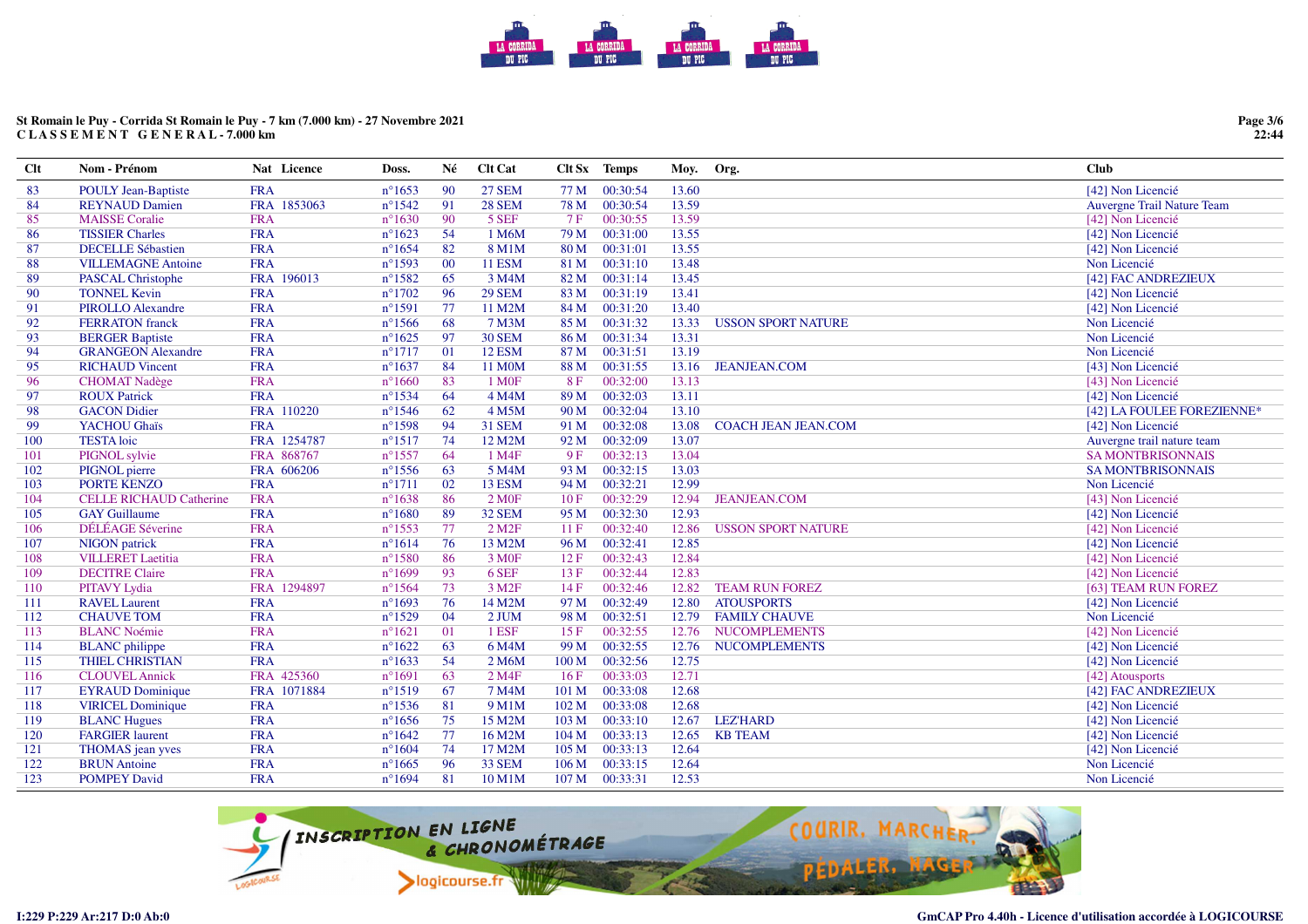# **St Romain le Puy - Corrida St Romain le Puy - 7 km (7.000 km) - 27 Novembre 2021C L A S S E M E N T G E N E R A L - 7.000 km**

**Page 4/6 22:44**

| $Cl$ t | Nom - Prénom                     | Nat Licence      | Doss.            | Né | <b>Clt Cat</b>         |                  | Clt Sx Temps | Moy.  | Org.                         | <b>Club</b>                |
|--------|----------------------------------|------------------|------------------|----|------------------------|------------------|--------------|-------|------------------------------|----------------------------|
| 124    | <b>SERRE André</b>               | <b>FRA</b>       | $n^{\circ}1508$  | 58 | 5 M5M                  | 108 M            | 00:33:37     | 12.50 | <b>RUNNING CLUB LERPTIEN</b> | [42] Non Licencié          |
| 125    | <b>GARCIA Nicolas</b>            | <b>FRA</b>       | $n^{\circ}1667$  | 83 | 12 M0M                 | 109 M            | 00:33:40     | 12.48 | <b>TEAM JEANJEAN</b>         | [42] Non Licencié          |
| 126    | <b>CLAVELLOUX Magali</b>         | <b>FRA</b>       | $n^{\circ}1610$  | 80 | $2$ M <sub>1</sub> $F$ | 17F              | 00:33:53     | 12.40 |                              | [42] Non Licencié          |
| 127    | <b>MARTIN NADEGE</b>             | <b>FRA</b>       | $n^{\circ}1561$  | 72 | 1 M3F                  | 18F              | 00:33:54     | 12.39 | <b>USSON SPORT NATURE</b>    | [42] Non Licencié          |
| 128    | <b>MILLET Bastien</b>            | <b>FRA</b>       | $n^{\circ}1543$  | 96 | <b>34 SEM</b>          | 110 M            | 00:34:03     | 12.34 |                              | [42] Non Licencié          |
| 129    | LAURENDON jean paul              | FRA 2015437      | $n^{\circ}1685$  | 58 | 6 M5M                  | 111 M            | 00:34:03     | 12.34 |                              | $[42]$ SAM                 |
| 130    | <b>DELAYE</b> Kinga              | <b>FRA</b>       | $n^{\circ}1601$  | 89 | 7 SEF                  | 19F              | 00:34:04     | 12.33 |                              | Non Licencié               |
| 131    | <b>CHAUVE</b> Alexandra          | <b>FRA</b>       | $n^{\circ}1526$  | 80 | 3 M1F                  | 20F              | 00:34:06     | 12.32 | <b>FAMILY CHAUVE</b>         | Non Licencié               |
| 132    | <b>MOREL Solenne</b>             | <b>FRA</b>       | $n^{\circ}1596$  | 96 | 8 SEF                  | 21 F             | 00:34:10     | 12.30 |                              | Non Licencié               |
| 133    | <b>GOUTAILLER Florent</b>        | FRA 2328739      | $n^{\circ}1681$  | 82 | 11 M1M                 | 112 M            | 00:34:20     | 12.24 |                              | $[42]$ ASMSE               |
| 134    | <b>HODIN</b> noel                | <b>FRA</b>       | $n^{\circ}1672$  | 58 | 7 M5M                  | 113 M            | 00:34:20     | 12.24 |                              | [42] Non Licencié          |
| 135    | <b>BESSUEILLE</b> jeremy         | <b>FRA</b>       | $n^{\circ}1686$  | 78 | 12 M1M                 | 114M             | 00:34:21     | 12.23 | <b>LES TROLLS</b>            | Non Licencié               |
| 136    | <b>BOULHOL Fleur</b>             | <b>FRA</b>       | $n^{\circ}1631$  | 73 | 4 M <sub>2F</sub>      | 22 F             | 00:34:26     | 12.20 | <b>LES BIQUETS</b>           | Non Licencié               |
| 137    | <b>DEGOUE Dorothée</b>           | FRA 042 98948165 | $n^{\circ}1506$  | 85 | 4 M0F                  | 23 F             | 00:34:28     | 12.19 | <b>RUNNING CLUB LERPTIEN</b> | [42] Running Club Lerptien |
| 138    | GARCIA-CLÉMENÇON eliette FRA     |                  | $n^{\circ}1716$  | 88 | 9 SEF                  | 24 F             | 00:34:37     | 12.14 | <b>USSON SPORT NATURE</b>    | [43] Non Licencié          |
| 139    | <b>DESCHAMPS</b> Dominique       | <b>FRA</b>       | $n^{\circ}1676$  | 66 | 8 M4M                  | 115 M            | 00:34:39     | 12.12 |                              | [42] Non Licencié          |
| 140    | ROTIVAL MARINOT Stéphanie FRA    |                  | $n^{\circ}1670$  | 85 | 5 M <sub>OF</sub>      | 25 F             | 00:34:42     | 12.11 | <b>LATEAM DELORT</b>         | [42] Non Licencié          |
| 141    | <b>CLEMENT</b> Fred              | <b>FRA</b>       | $n^{\circ}1710$  | 81 | 13 M1M                 | 116M             | 00:34:43     |       | 12.10 LEZARD                 | Non Licencié               |
| 142    | <b>SERRE Cathy</b>               | <b>FRA</b>       | $n^{\circ}1544$  | 93 | <b>10 SEF</b>          | 26F              | 00:34:49     | 12.06 | <b>TEAM JEANJEAN</b>         | Non Licencié               |
| 143    | <b>MARTIN Thierry</b>            | <b>FRA</b>       | $n^{\circ}1560$  | 72 | 8 M3M                  | 117 M            | 00:34:56     | 12.03 | <b>USN</b>                   | [42] Non Licencié          |
| 144    | <b>TISSEUR Mathieu</b>           | <b>FRA</b>       | $n^{\circ}1609$  | 85 | 13 M0M                 | 118 M            | 00:34:57     | 12.02 |                              | [42] Non Licencié          |
| 145    | <b>BEAUDOUX</b> didier           | <b>FRA</b>       | $n^{\circ}1629$  | 64 | 9 M <sub>4</sub> M     | 119M             | 00:34:58     | 12.01 |                              | [43] Non Licencié          |
| 146    | <b>DUMAS</b> Stéphane            | FRA 2196937      | $n^{\circ}1697$  | 74 | 18 M2M                 | 120 <sub>M</sub> | 00:35:08     | 11.96 |                              | [42] S/L SA MONTBRISONNAIS |
| 147    | <b>DAURELLE Nathalie</b>         | <b>FRA</b>       | $n^{\circ}1603$  | 65 | 3 M4F                  | 27 F             | 00:35:17     | 11.91 | <b>USN</b>                   | Non Licencié               |
| 148    | <b>GARCIA Charles</b>            | <b>FRA</b>       | $n^{\circ}1669$  | 54 | 3 M6M                  | 121 M            | 00:35:26     | 11.86 | <b>TEAM JEANJEAN</b>         | [42] Non Licencié          |
| 149    | <b>LENTZ Natacha</b>             | <b>FRA</b>       | $n^{\circ}1602$  | 86 | 6 M <sub>OF</sub>      | 28 F             | 00:35:33     | 11.82 |                              | [42] Non Licencié          |
| 150    | <b>MERZAQ Myriam</b>             | <b>FRA</b>       | $n^{\circ}1611$  | 90 | <b>11 SEF</b>          | 29F              | 00:35:33     | 11.81 |                              | [42] Non Licencié          |
| 151    | <b>DROULEZ Julien</b>            | <b>FRA</b>       | $n^{\circ}1713$  | 96 | <b>35 SEM</b>          | 122 M            | 00:35:34     | 11.81 |                              | Non Licencié               |
| 152    | <b>DESCHAMPS</b> sophie          | <b>FRA</b>       | $n^{\circ}1659$  | 00 | $2$ ESF                | 30F              | 00:35:35     | 11.81 |                              | [42] Non Licencié          |
| 153    | <b>DESCHAMPS Marie-Françoise</b> | <b>FRA</b>       | $n^{\circ}1661$  | 67 | 4 M4F                  | 31 F             | 00:35:41     | 11.77 | <b>TEAM DESCHAMPS</b>        | [42] Non Licencié          |
| 154    | <b>RAJOT</b> sylvie              | <b>FRA</b>       | $n^{\circ}$ 1537 | 69 | $2$ M $3F$             | 32 F             | 00:35:41     | 11.77 |                              | [42] Non Licencié          |
| 155    | <b>BENOIT</b> thierry            | <b>FRA</b>       | $n^{\circ}$ 1550 | 61 | 8 M5M                  | 123 M            | 00:35:42     | 11.77 |                              | [42] Non Licencié          |
| 156    | <b>CORTAY</b> patrick            | <b>FRA</b>       | $n^{\circ}1502$  | 62 | 9 M <sub>5</sub> M     | 124 M            | 00:35:47     | 11.74 |                              | [42] Non Licencié          |
| 157    | <b>AURELLE Mathilde</b>          | <b>FRA</b>       | $n^{\circ}1520$  | 93 | <b>12 SEF</b>          | 33 F             | 00:35:57     | 11.68 |                              | [69] Non Licencié          |
| 158    | <b>FABRE DENIS</b>               | <b>FRA</b>       | $n^{\circ}1675$  | 70 | 9 M3M                  | 125 M            | 00:36:00     | 11.67 | <b>VILLARS RUNNING</b>       | [42] Non Licencié          |
| 159    | <b>CHAUVE</b> Stephane           | <b>FRA</b>       | $n^{\circ}$ 1530 | 74 | 19 M2M                 | 126M             | 00:36:09     | 11.62 | <b>FAMILY CHAUVE</b>         | [42] Non Licencié          |
| 160    | <b>LAFAY Jean-Paul</b>           | <b>FRA</b>       | $n^{\circ}1721$  | 60 | 10 M5M                 | 127 M            | 00:36:18     | 11.57 |                              | Non Licencié               |
| 161    | <b>FRERY</b> thomas              | <b>FRA</b>       | $n^{\circ}1547$  | 93 | <b>36 SEM</b>          | 128 M            | 00:36:21     | 11.56 |                              | Non Licencié               |
| 162    | <b>GUCLU Aylin</b>               | <b>FRA</b>       | $n^{\circ}1548$  | 93 | <b>13 SEF</b>          | 34 F             | 00:36:21     | 11.56 |                              | Non Licencié               |
| 163    | <b>PASSEL David</b>              | <b>FRA</b>       | $n^{\circ}1522$  | 80 | 14 M1M                 | 129 M            | 00:36:31     | 11.50 |                              | [42] Non Licencié          |
| 164    | <b>BRINGER Julien</b>            | <b>FRA</b>       | $n^{\circ}$ 1587 | 91 | <b>37 SEM</b>          | 130 M            | 00:36:38     | 11.47 |                              | [42] Non Licencié          |

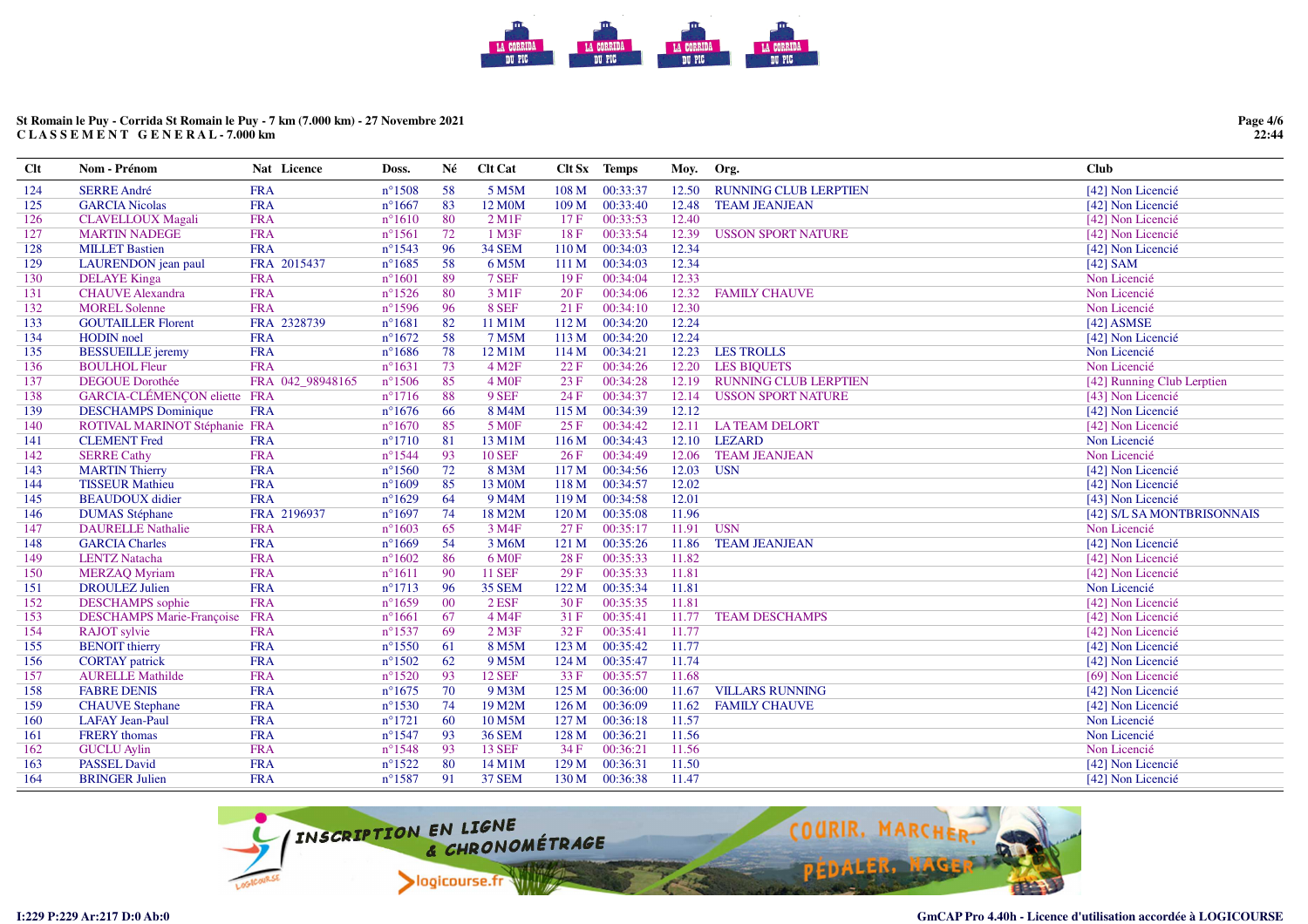# **St Romain le Puy - Corrida St Romain le Puy - 7 km (7.000 km) - 27 Novembre 2021C L A S S E M E N T G E N E R A L - 7.000 km**

| $Cl$ t | Nom - Prénom               | Nat Licence | Doss.            | Né | <b>Clt Cat</b>      |       | Clt Sx Temps | Moy.  | Org.                               | <b>Club</b>         |
|--------|----------------------------|-------------|------------------|----|---------------------|-------|--------------|-------|------------------------------------|---------------------|
| 165    | <b>PASSERON</b> Virginie   | <b>FRA</b>  | $n^{\circ}1514$  | 81 | $4 \text{ M1F}$     | 35 F  | 00:36:40     | 11.46 | <b>JEANJEAN.COM</b>                | [42] Non Licencié   |
| 166    | <b>DURAND Claudine</b>     | <b>FRA</b>  | $n^{\circ}$ 1535 | 96 | <b>14 SEF</b>       | 36F   | 00:36:42     | 11.45 |                                    | Non Licencié        |
| 167    | <b>MILLARD Sandrine</b>    | <b>FRA</b>  | $n^{\circ}1513$  | 79 | 5 M1F               | 37 F  | 00:36:47     | 11.42 |                                    | [42] Non Licencié   |
| 168    | <b>BERTHET Clarisse</b>    | <b>FRA</b>  | $n^{\circ}1643$  | 96 | <b>38 SEM</b>       | 131 M | 00:36:48     | 11.42 |                                    | Non Licencié        |
| 169    | <b>PERIN Christophe</b>    | <b>FRA</b>  | $n^{\circ}1512$  | 74 | 20 M2M              | 132 M | 00:36:49     | 11.41 |                                    | [42] Non Licencié   |
| 170    | <b>LESTRA Patrick</b>      | <b>FRA</b>  | $n^{\circ}1651$  | 65 | 10 M <sub>4</sub> M | 133 M | 00:36:52     | 11.40 | <b>USSON SPORT NATURE</b>          | [42] Non Licencié   |
| 171    | FERRATON stephanie         | <b>FRA</b>  | $n^{\circ}1565$  | 71 | $3$ M $3$ F         | 38 F  | 00:36:52     | 11.40 | <b>USSON SPORT NATURE</b>          | Non Licencié        |
| 172    | <b>MAZET</b> Anthony       | <b>FRA</b>  | $n^{\circ}1590$  | 89 | <b>39 SEM</b>       | 134 M | 00:37:08     | 11.31 | AMICALE DES PEURS POMPIERS DE SURY | Non Licencié        |
| 173    | <b>DEPLAUDE</b> Amandine   | <b>FRA</b>  | $n^{\circ}1531$  | 85 | <b>7 MOF</b>        | 39 F  | 00:37:14     | 11.28 | <b>JEANJEAN.COM</b>                | [42] Non Licencié   |
| 174    | <b>ILIC</b> Débora         | <b>FRA</b>  | $n^{\circ}1532$  | 81 | 6 M1F               | 40 F  | 00:37:17     | 11.27 | LES RUNNERS DKLÉS                  | [42] Non Licencié   |
| 175    | <b>GARARA</b> marc         | <b>FRA</b>  | $n^{\circ}1538$  | 54 | 4 M6M               | 135 M | 00:37:26     | 11.22 | <b>ATOUSPORTS</b>                  | [42] Non Licencié   |
| 176    | <b>ARDAILLON</b> Amélie    | <b>FRA</b>  | $n^{\circ}1525$  | 82 | 7 M1F               | 41 F  | 00:37:46     | 11.13 |                                    | Non Licencié        |
| 177    | <b>BAYLE Aurélie</b>       | <b>FRA</b>  | $n^{\circ}1727$  | 78 | 8 M1F               | 42F   | 00:37:57     | 11.07 |                                    | [42] Non Licencié   |
| 178    | <b>SERRE Isabelle</b>      | <b>FRA</b>  | $n^{\circ}1581$  | 72 | $4$ M3F             | 43 F  | 00:37:57     | 11.07 | <b>TEAM JEAN JEAN</b>              | [42] Non Licencié   |
| 179    | <b>SIVARD Sylvie</b>       | <b>FRA</b>  | $n^{\circ}1504$  | 70 | 5 M3F               | 44 F  | 00:37:58     | 11.07 | <b>JEANJEAN.COM</b>                | [42] Non Licencié   |
| 180    | <b>FAVERJON Ophélie</b>    | <b>FRA</b>  | $n^{\circ}1655$  | 96 | <b>15 SEF</b>       | 45 F  | 00:38:26     | 10.93 |                                    | Non Licencié        |
| 181    | <b>BEGONIN Brigitte</b>    | FRA 736506  | $n^{\circ}1639$  | 61 | 1 M5F               | 46F   | 00:38:34     | 10.89 |                                    | <b>SAMONTBRISON</b> |
| 182    | <b>DAPZOL Robert</b>       | <b>FRA</b>  | $n^{\circ}1706$  | 55 | 5 M6M               | 136 M | 00:38:37     | 10.88 |                                    | [42] Non Licencié   |
| 183    | <b>DESCHAMPS</b> Pauline   | <b>FRA</b>  | $n^{\circ}1678$  | 98 | <b>16 SEF</b>       | 47 F  | 00:38:39     | 10.87 |                                    | [42] Non Licencié   |
| 184    | <b>SAMUEL Christian</b>    | <b>FRA</b>  | $n^{\circ}1592$  | 66 | 11 M4M              | 137 M | 00:38:58     | 10.78 | <b>COUREUR PROFESSIONNEL</b>       | Non Licencié        |
| 185    | <b>FORGE</b> Engie         | <b>FRA</b>  | $n^{\circ}1569$  | 71 | 6 M3F               | 48 F  | 00:38:59     | 10.77 | TTS TEAM TRAILLEURS STEPHANOIS     | Non Licencié        |
| 186    | <b>SERRE</b> Lea           | <b>FRA</b>  | $n^{\circ}1616$  | 00 | 3 ESF               | 49F   | 00:39:00     | 10.77 | <b>TEAM JEANJEAN</b>               | Non Licencié        |
| 187    | <b>PACALET Christophe</b>  | <b>FRA</b>  | $n^{\circ}1533$  | 65 | 12 M4M              | 138 M | 00:39:19     | 10.69 |                                    | [26] Non Licencié   |
| 188    | <b>FEMELAND Céline</b>     | <b>FRA</b>  | $n^{\circ}1551$  | 97 | <b>17 SEF</b>       | 50F   | 00:39:36     | 10.61 |                                    | Non Licencié        |
| 189    | NIGON patricia             | <b>FRA</b>  | $n^{\circ}1615$  | 74 | 5 M <sub>2</sub> F  | 51F   | 00:39:48     | 10.55 |                                    | [42] Non Licencié   |
| 190    | <b>BLANC</b> Leonie        | <b>FRA</b>  | $n^{\circ}1698$  | 06 | 1 CAF               | 52 F  | 00:39:48     | 10.55 | <b>LEZ'HARD</b>                    | [42] Non Licencié   |
| 191    | <b>CUMER Nicole</b>        | <b>FRA</b>  | $n^{\circ}1515$  | 69 | 7 M3F               | 53F   | 00:40:13     | 10.45 |                                    | [42] Non Licencié   |
| 192    | <b>CUMER Jean-Paul</b>     | <b>FRA</b>  | $n^{\circ}1516$  | 68 | 10 M3M              | 139 M | 00:40:13     | 10.44 |                                    | [42] Non Licencié   |
| 193    | <b>MONTET</b> Élodie       | <b>FRA</b>  | $n^{\circ}1683$  | 84 | <b>8 MOF</b>        | 54 F  | 00:40:15     | 10.44 |                                    | [42] Non Licencié   |
| 194    | <b>GRANDPIERRE Elsa</b>    | <b>FRA</b>  | $n^{\circ}1726$  | 01 | 4 ESF               | 55 F  | 00:40:15     | 10.44 |                                    | [42] Non Licencié   |
| 195    | <b>GIRAUD Renaud</b>       | <b>FRA</b>  | $n^{\circ}1695$  | 84 | 14 M0M              | 140 M | 00:40:17     | 10.43 |                                    | [42] Non Licencié   |
| 196    | <b>MICHON</b> pascale      | <b>FRA</b>  | $n^{\circ}1577$  | 64 | 5 M4F               | 56 F  | 00:40:33     | 10.36 |                                    | [42] Non Licencié   |
| 197    | <b>CLEMENT Audrey</b>      | <b>FRA</b>  | $n^{\circ}1709$  | 80 | 9 M1F               | 57 F  | 00:40:54     | 10.27 | <b>LEZ'HARD</b>                    | [42] Non Licencié   |
| 198    | <b>CHOMAT Rémy</b>         | <b>FRA</b>  | $n^{\circ}1511$  | 91 | <b>40 SEM</b>       | 141 M | 00:40:57     | 10.26 |                                    | [42] Non Licencié   |
| 199    | <b>REY Romane</b>          | <b>FRA</b>  | $n^{\circ}1646$  | 95 | <b>18 SEF</b>       | 58F   | 00:41:00     | 10.25 |                                    | [42] Non Licencié   |
| 200    | <b>REY Julia</b>           | <b>FRA</b>  | $n^{\circ}1649$  | 01 | 5 ESF               | 59 F  | 00:41:00     | 10.24 |                                    | [42] Non Licencié   |
| 201    | <b>DEFRENEIX Audrey</b>    | <b>FRA</b>  | $n^{\circ}1617$  | 90 | <b>19 SEF</b>       | 60F   | 00:41:06     | 10.22 | <b>TEAM JEANJEAN</b>               | [43] Non Licencié   |
| 202    | <b>ANDROMAQUE Severine</b> | <b>FRA</b>  | $n^{\circ}1549$  | 81 | 10 M1F              | 61 F  | 00:41:09     | 10.21 | <b>JEANJEAN.COM</b>                | [42] Non Licencié   |
| 203    | <b>SELLES Sylvie</b>       | <b>FRA</b>  | $n^{\circ}1724$  | 79 | 11 M1F              | 62 F  | 00:41:34     | 10.10 |                                    | Non Licencié        |
| 204    | <b>SABY Océane</b>         | <b>FRA</b>  | $n^{\circ}1572$  | 00 | 6 ESF               | 63 F  | 00:41:45     | 10.06 |                                    | [42] Non Licencié   |
| 205    | <b>TEYSSIER Chrystelle</b> | <b>FRA</b>  | $n^{\circ}1503$  | 74 | 6 M <sub>2F</sub>   | 64 F  | 00:41:48     |       | 10.05 JEANJEAN.COM                 | [42] Non Licencié   |